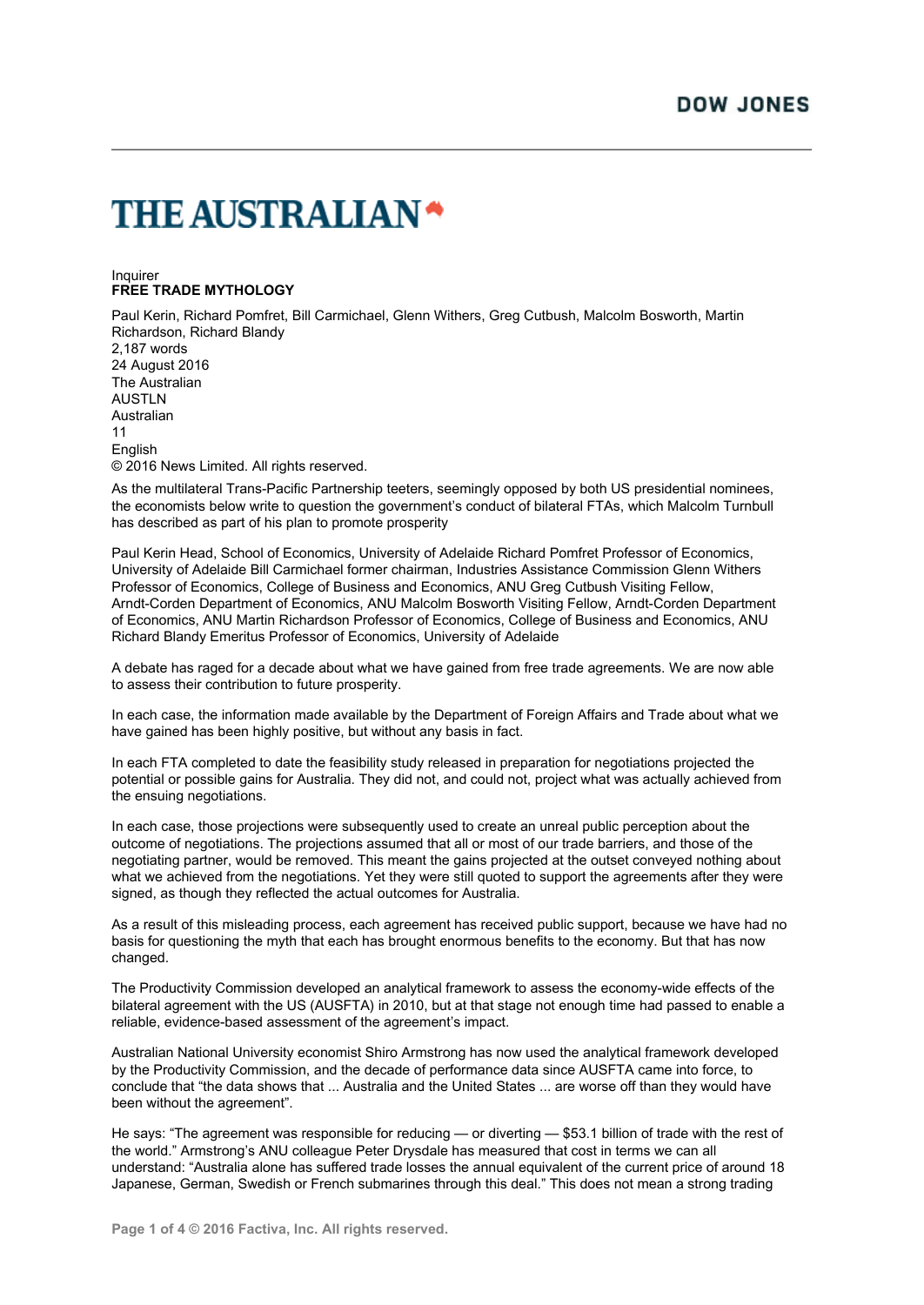relationship with the US is not in Australia's interests. But it does mean such a relationship, offering the substantial benefits promised, has not emerged from the agreement negotiated.

While we cannot now change how we negotiated the agreements with the US, Japan, South Korea and China, we can ensure that it does not reflect how we approach future negotiations.

The governance model that should guide trade policy is based on Australia's conduct in the Uruguay Round of trade negotiations. It confirmed that the domestic decisions needed to secure the gains from liberalising unilaterally and in preparing for trade negotiations are the same.

The negotiations in the Uruguay Round took place at a time when Bob Hawke and Paul Keating were liberalising our own barriers unilaterally, to secure the efficiency gains involved. These reductions were subsequently offered, and accepted, in Uruguay negotiations as our market-opening contribution to global trade reform. As a consequence, we secured all the gains available from trade negotiations — the major gains in efficiency from reducing the barriers protecting our less competitive industries, as well as those available from access to external markets. That produced the win-win outcome we should be seeking from all trade agreements. It made a substantial contribution to the prosperity we have since enjoyed.

The opportunity to improve the performance of the economy in this way was missed in all FTAs concluded last year. In those negotiations, our agenda was simply a market access wish list; negotiations were conducted in secret; the outcome for domestic efficiency was determined solely by the market access arrangements negotiators happened to agree on, rather than a central objective in deciding which domestic barriers to reduce; and success was measured by whether the outcomes improved access to external markets.

When we fail to structure our market-opening offers to improve allocative efficiency, by reducing the barriers protecting our less competitive industries, we forgo the major gains available from negotiations. These efficiency gains strengthen the economy not by enabling us to "produce more" (that is, not by doing more of what we are already doing) but by moving from things we do less well to those we do better.

The consequences for domestic efficiency were demonstrated by the agreement with the US. We gained no worthwhile access for beef (in which we are world competitive) for the next 18 years, but secured immediate and unrestricted access to the US market for our motor vehicle industry (one of our least competitive industries).

If we are to close the gap between trade diplomacy and economic reality, we need to respect three lessons from experience: first, a major part of our gains from trade agreements depends on what we take to the negotiating table, not what we hope to take away from it; second, liberalising through trade negotiations cannot be pursued simply as an extension of foreign policy; and third, as the Harper report on competition policy has recommended, future bilateral agreements should be subject to cost-benefit analysis before ratification.

DFAT defends its approach, limited to negotiating access to external markets, on the grounds that the scope for reducing our own trade barriers has been exhausted. This is not supported by the facts. Although our border protection, in the form of tariffs, is now quite low, the Productivity Commission has reported that assistance to industry (that is, our remaining barriers to trade) was more than \$17 billion in 2013-14. That does not include an unknown amount of hidden assistance in non-border forms. And we need only reflect on the present approach to dumping to recognise that the scope for removing domestic impediments to trade is far from exhausted.

Australia already has form on dumping. Austrade has for many years encouraged Australian producers to export at prices that recover marginal costs. When our Asian trading partners do that, we call it dumping. When we do it, we call it marginal pricing.

The effect of this double standard on relations with our Asian trading partners hardly needs to be spelled out. This year, 70 per cent of notices registered on our dumping authority's website involve competition from our Asian trading partners. And more than 80 per cent of these involve China.

If we wish to develop a "transformational" trading relationship with China and other countries in the region, we will need to remove the double standard that pervades our present approach.

There is no conflict between the need for secrecy during negotiations and a process that provides transparency and a negotiating agenda that secures the efficiency gains available. Both requirements can be met by following the model established in the Uruguay Round.

That would involve the Productivity Commission providing a basis for Australia's market-opening offers by conducting a public inquiry and reporting to government before future negotiations get under way. Its report would be released only when negotiations are complete. This would preserve secrecy during negotiations

**Page 2 of 4 © 2016 Factiva, Inc. All rights reserved.**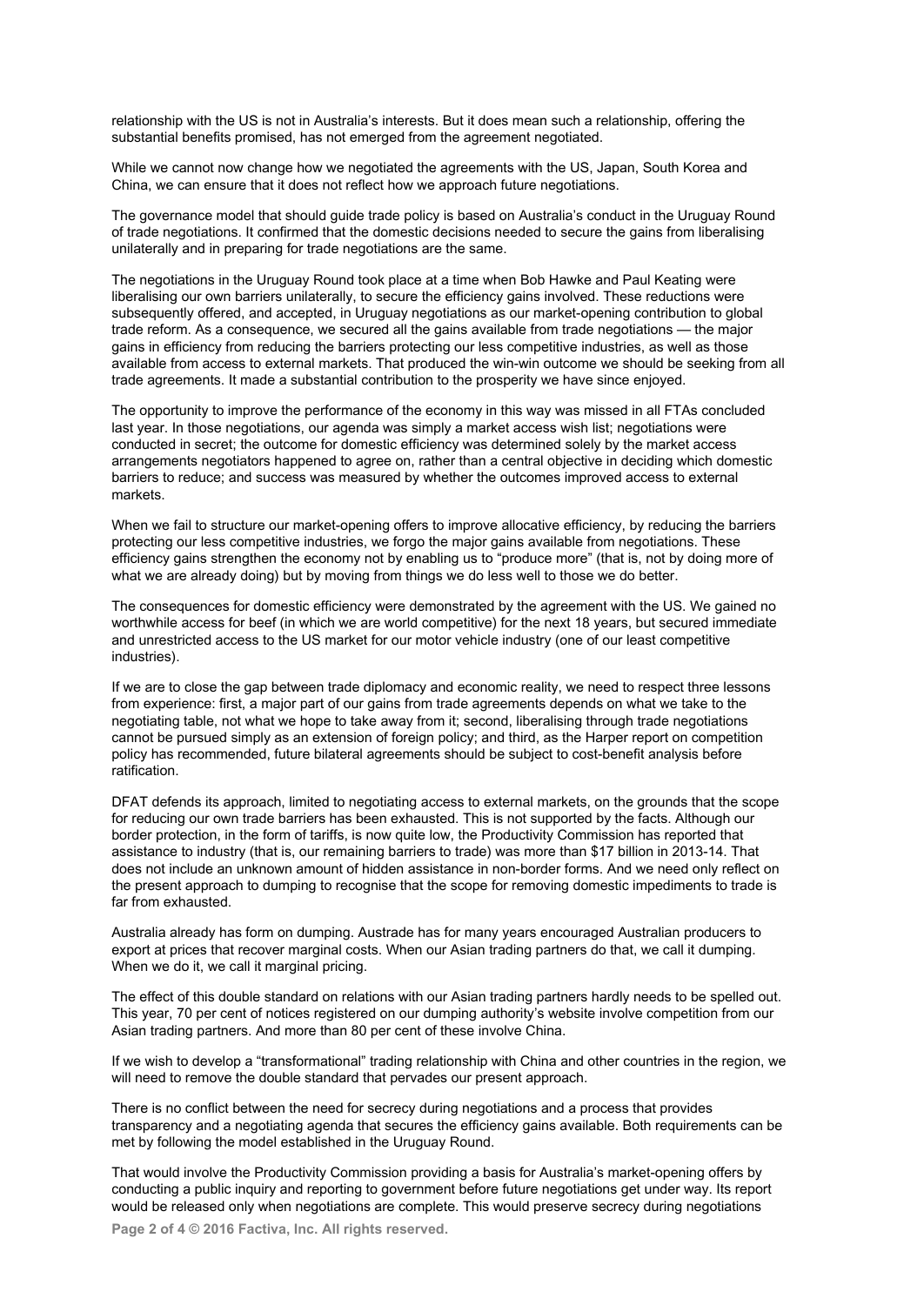while providing for parliamentary and public scrutiny of the outcome before ratification. It would reflect the transparency arrangements that prepared the way for the reforms of the 1980s and 90s.

This change respects the logic underpinning market-based policy and our system of government. The logic providing the basis for market economics assumes the existence of well-informed consumers. The logic behind democracy assumes a well-informed community. Those responsible for articulating the theoretical basis for both — people such as John Stuart Mill, David Hume and Adam Smith — placed a condition on the relevance of each in enhancing the quality of governance and community welfare in countries practising them. The condition was, and remains, the existence of a well-informed community in the case of democracy and well-informed consumers as the basis for market economics.

That is the rationale for the domestic transparency arrangements established in Australia in the early 70s, structured to operate outside government and independent of private interest groups. Those arrangements were put in place to make our democratic system and market economics relevant in decision-making on protection issues, by providing the information governments, communities and consumers need to promote decisions that enhance community welfare.

The contribution of those transparency arrangements is to inform, not to manage, community understanding of what is at issue in opening domestic markets to international competition.

DFAT, and now government, has rebranded FTAs as "export agreements", further obscuring the clarity of what is at issue — securing the gains in national wealth from engaging in trade on the basis of what we do best. This simple logic has been corrupted into the language of trade negotiators, lawyers and consultants, unintelligible to ordinary folk.

It is evident in the language used to communicate trade policy developments. It is reflected, for instance, in the often stated proposition that Australia "fights above its weight" in trade forums. That is meant to convey that we cast a long shadow in trade circles and that we usually get more than we give in trade negotiations. Like pronouncements about "historic meetings" and "negotiating breakthroughs", it is part of the theatre that surrounds trade negotiations. It makes no contribution to community understanding of what is at issue in trade liberalisation, and it is this understanding that determines how much domestic liberalisation actually takes place.

DFAT's grip on trade policy has proved impervious to public challenge and will be removed only by strong political direction. Responsibility for introducing and explaining the need for change rests squarely with political leadership. It will require a preparedness to embrace (and explain to the rest of us) what is at issue for the economy and community, in language we can all understand.

A consequence of the modest change we suggest is to allow the community into the debate about trade policy. It would also remove the general disquiet about secrecy during negotiations, by providing a basis for public participation in agenda-setting before negotiations begin and for parliamentary scrutiny of negotiated outcomes.

It deserves a place in any policy framework to promote prosperity in the long transition from the resources boom to an uncertain future.

WHAT THE ECONOMISTS SAY AUSTRALIA-US FREE TRADE AGREEMENT A private consulting firm was engaged to assess the gains for Australia. That firm's first assessment, made before negotiations began, was used to suggest annual gains of \$4 billion. This compares with probable gains of no more than \$50 million estimated by the Senate committee established to review the outcome, after negotiations were complete. The original assessment assumed the negotiations would provide comprehensive access to US markets and eliminate all our remaining protection against US competition and remove all farm support against Australian competition. The outcome of negotiations meant these estimates wildly overstated our gains.

AUSTRALIA-JAPAN ECONOMIC PARTNERSHIP The only "facts" available publicly at the end of negotiations were based on projections made in 2005, before negotiations began, of what Australia would gain if all barriers between the two countries were removed immediately. The potential GDP gains projected for Australia based on that scenario were \$39 billion over 20 years. This estimate of potential gains was still being used by the Department of Foreign Affairs and Trade to support the agreement after it was signed, as though it reflected the actual outcome for Australia. We now know the outcome of negotiations bears no relation to the unrealistic scenario that provided the basis for support for the agreement.

AUSTRALIA-CHINA FREE TRADE AGREEMENT As happened in negotiations with the US, the all-important distinction between possible gains (as measured in the initial projections) and the actual outcome of (future) negotiations became blurred. This is evident, for instance, in the study's conclusion that "Australian merchandise exports to China are estimated to increase by \$4.3 billion or 14.8 per cent in 2015 as a result of the FTA". Intentionally or otherwise, the effect was to encourage a quite positive public expectation about the